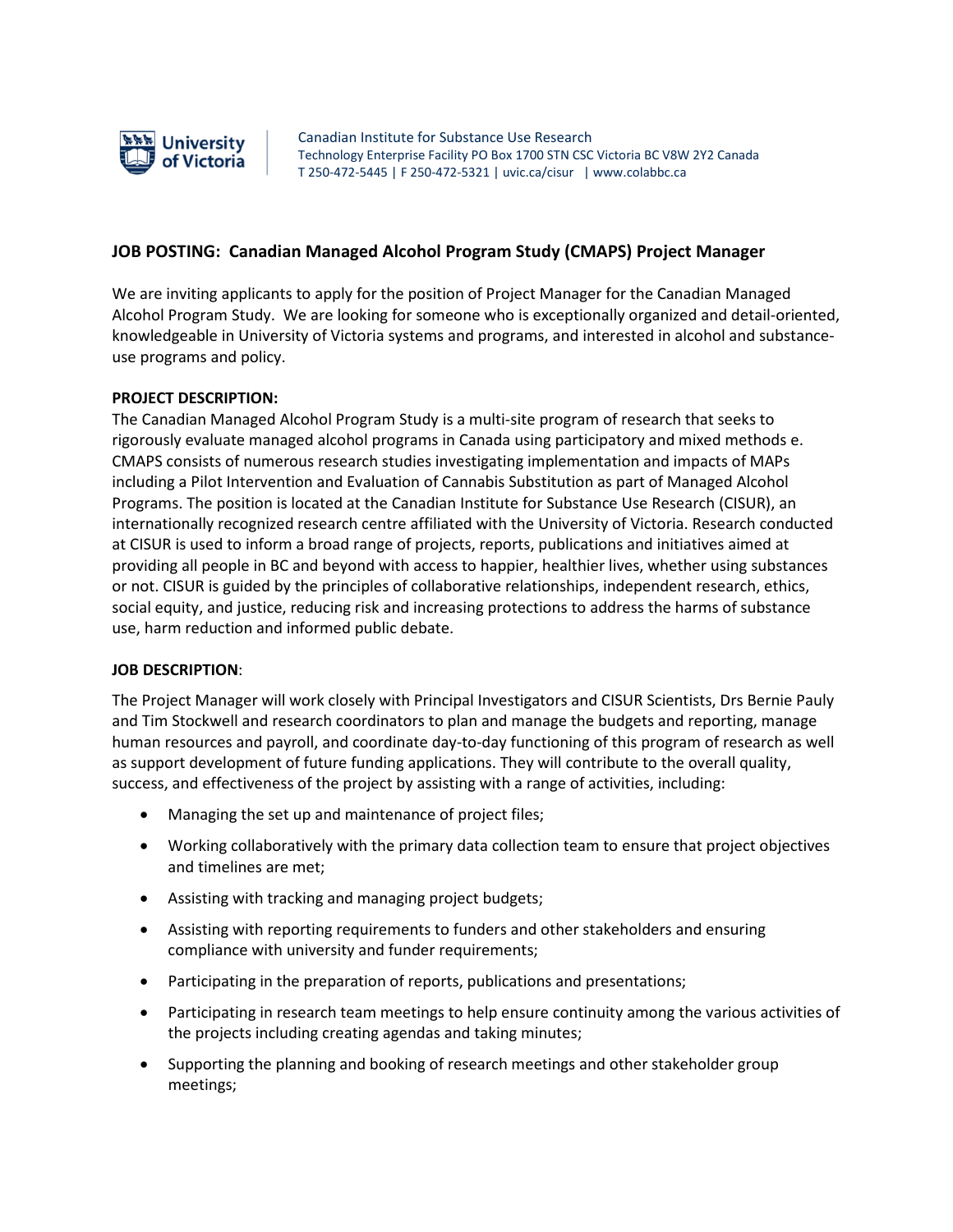- Facilitating the coordination of grant applications, including drafting proposal timelines, budgets and letters of support, as well as assisting applicants with tasks such as Canadian Common CVs;
- Managing confidential HR information, including preparation of Payroll forms and related documents;
- Assisting with research ethics protocols and tracking renewals and amendments;
- Working with other CISUR project managers to coordinate cross project activities (e.g. transcription, equipment, employee forms); and,
- Additional duties as discussed on an ongoing basis.

## **QUALIFICATIONS**:

The Project Manager position requires:

- Experience managing complex research projects, preferably in a university environment and related to substance use, harm reduction, epidemiology, monitoring and surveillance, public health, and/or knowledge translation/exchange.
- Excellent analytical and communication skills, both written and interpersonal, as well as the ability to balance competing priorities with attention to detail.
- Excellent administrative and organizational skills with an ability to manage multiple projects.
- Knowledge of illicit substances, health equity, harm reduction, and social justice principles.
- Familiarity with university accounting systems including FAST, WebReq, Chrome River and other procedures, as well as funding agencies, specifically Health Canada, research ethics, and data security.
- Excellent administrative, time management and organizational skills.
- Proficient in Microsoft Office (Excel, Outlook, Word, PowerPoint).
- Experience with webinar platforms such as Zoom and MS Teams.
- A combination of relevant education and experience will be considered.

Ideally, although this is not essential, the candidate will have a Master's or PhD degree in Public Health, Social Work, Nursing, Psychology, Education, Sociology or other related disciplines with an interest in substance use, health equity/social justice, harm reduction and knowledge translation/exchange. Qualified graduate students are also encouraged to apply.

## **SALARY AND HOURS:**

This 1.0 FTE position (35 hours per week) 12-month contract position, starting immediately with the possibility of an extension beyond June, 2023. This position is located at the Canadian Institute for Substance User Research (CISUR) at the University of Victoria, the ideal candidate will be located be in Victoria and be open to an in-office or hybrid in-office/remote work model and must be eligible to work in Canada. Hourly salary ranges from approximately \$32.45 - \$42.58/hour based on experience and education. The position is available immediately however start date is negotiable.